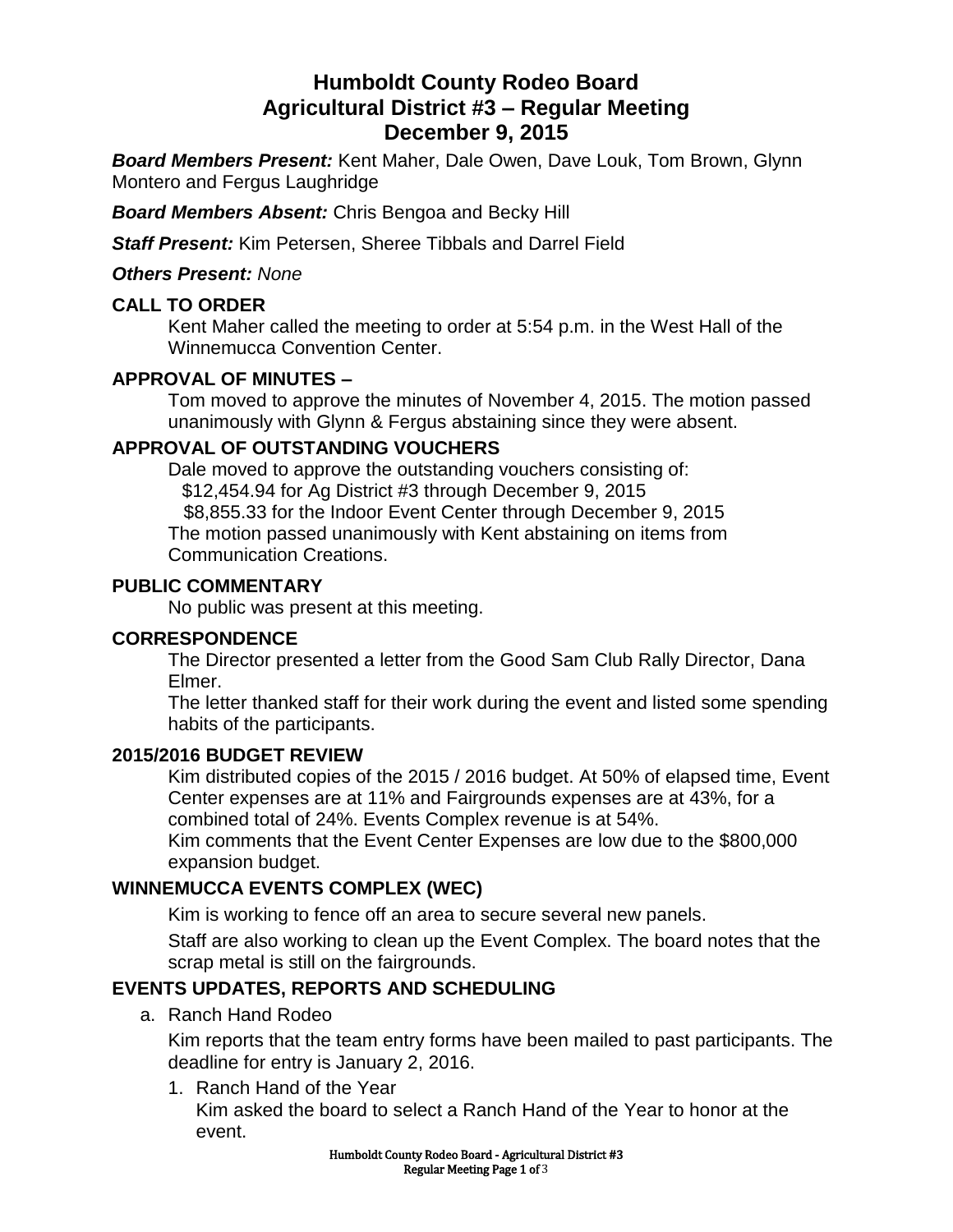The board suggested honoring two candidates plus one alternate. Sheree suggests presenting the award at the event as a surprise to the honorees.

Dale moved to select the candidates as the Ranch Hand of the Year and to surprise them during the event. The motion passed unanimously.

b. Labor Day Events

The board discussed the event with no interest in moving it off of Labor Day Weekend.

Glynn reports that he spoke with Reno Rosser and expects to hear back from him on the price to hire him as our stock contractor.

The board notes that we need to proceed fairly soon with Stock Contractor selection.

c. SSIR

Dale reports that SSIR has signed a contract for 5 years at the Winnemucca Event Complex.

1. Shade cover installation and cost sharing

Kim reports that we are about 50 stalls short of covering all the stalls during the SSIR Event.

He has a bid from Nuffer to install the framework for \$10,452. Included in the bid are 112 - 2 3/8 joints for \$5152 and the labor to install the posts for \$5300. Kim notes that we will also need about \$3000 in added shade cloth. He asks that the board approve \$5000 for the project and will ask WCVA to pay the remainder of \$8452.

The Director plans to cover the stalls from the RV Park gate around the corner to the shop. Sheree suggests covering the stalls from the gate proceeding to the Detention Center, noting that we use these more often during the event.

Tom asks that the bid be examined and checked for cost.

Kim will return to Nuffer and ask him to sharpen the pencil as well as solicit bids from other contractors. Tom suggests Monty Washburn and Glynn suggested contacting Clinton Boyles. Although Dave has heard that he is currently working for Nuffer.

Kent comments that while the \$5000 price tag is not a huge expense, the board does have a responsibility to deal judiciously with the funds under our control.

### **FAIRGROUNDS REPAIRS & MAINTENANCE**

Nothing at this time.

#### **INFORMATION, PROPOSALS AND/OR REQUESTS BY BOARD MEMBERS OF STAFF FOR CONSIDERATION AT FUTURE MEETINGS**

Nothing at this time.

### **PUBLIC COMMENTARY**

No public was present at this meeting.

#### **ADJOURNMENT**

Dale moved to adjourn the meeting at 6:17 p.m. The motion carried unanimously.

Respectfully submitted,